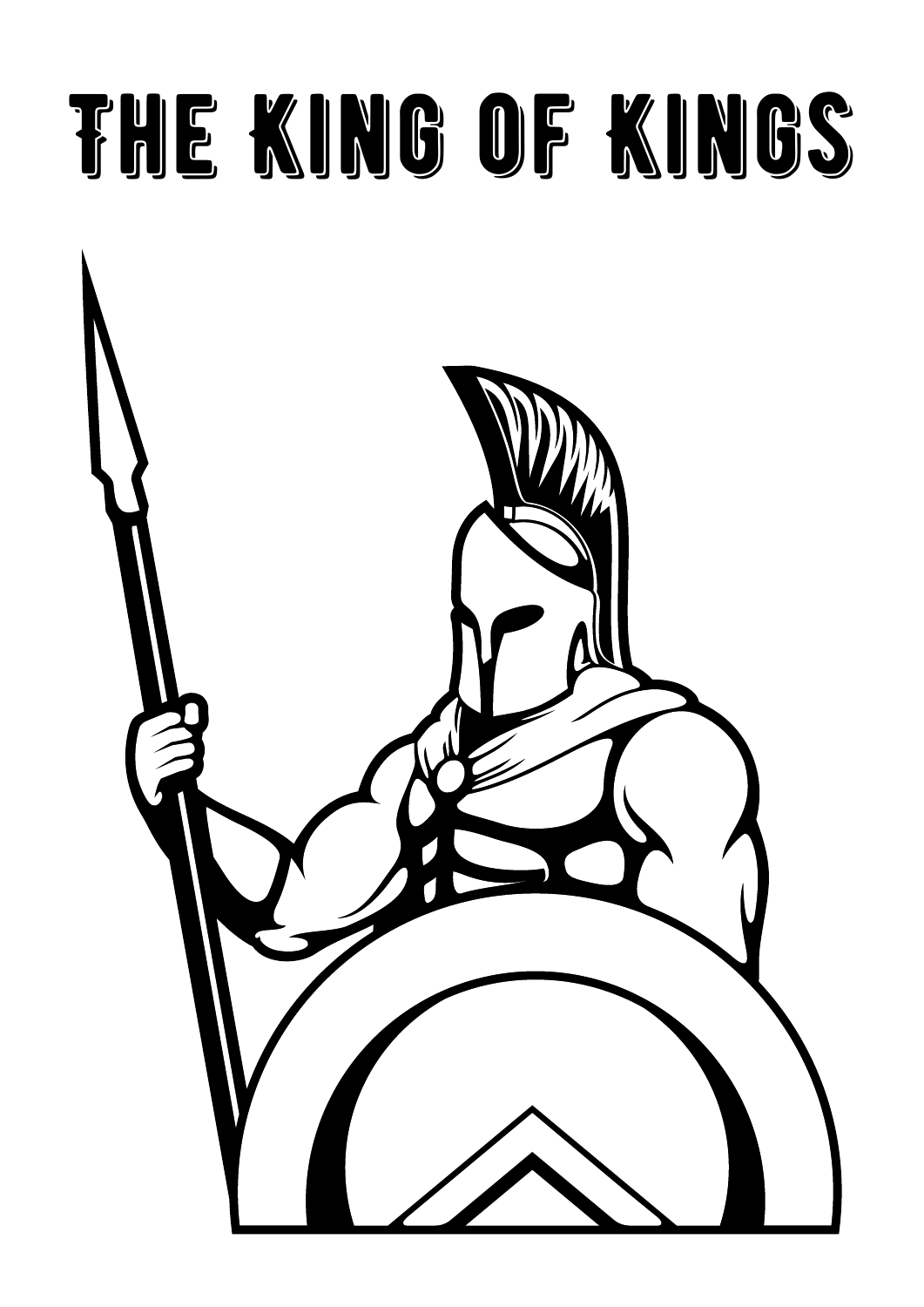'A child will be born to us. A son will be given to us. He will rule over us. And he will be called Wonderful Adviser and Mighty God. He will also be called Father Who Lives Forever and Prince Who Brings Peace. There will be no limit to how great his authority is. The peace he brings will never end. He will rule on David's throne and over his kingdom. He will make the kingdom strong and secure. His rule will be based on what is fair and right. It will last forever. The Lord 's great love will make sure that happens. He rules over all.'

Isaiah 9:6-7



'May grace and peace come to you from Jesus Christ. He is the faithful witness, so what he has shown can be trusted. He was the first to rise from the dead. He rules over the kings of the earth. Glory and power belong to Jesus Christ who loves us! He has set us free from our sins by pouring out his blood for us.' Revelation 1:5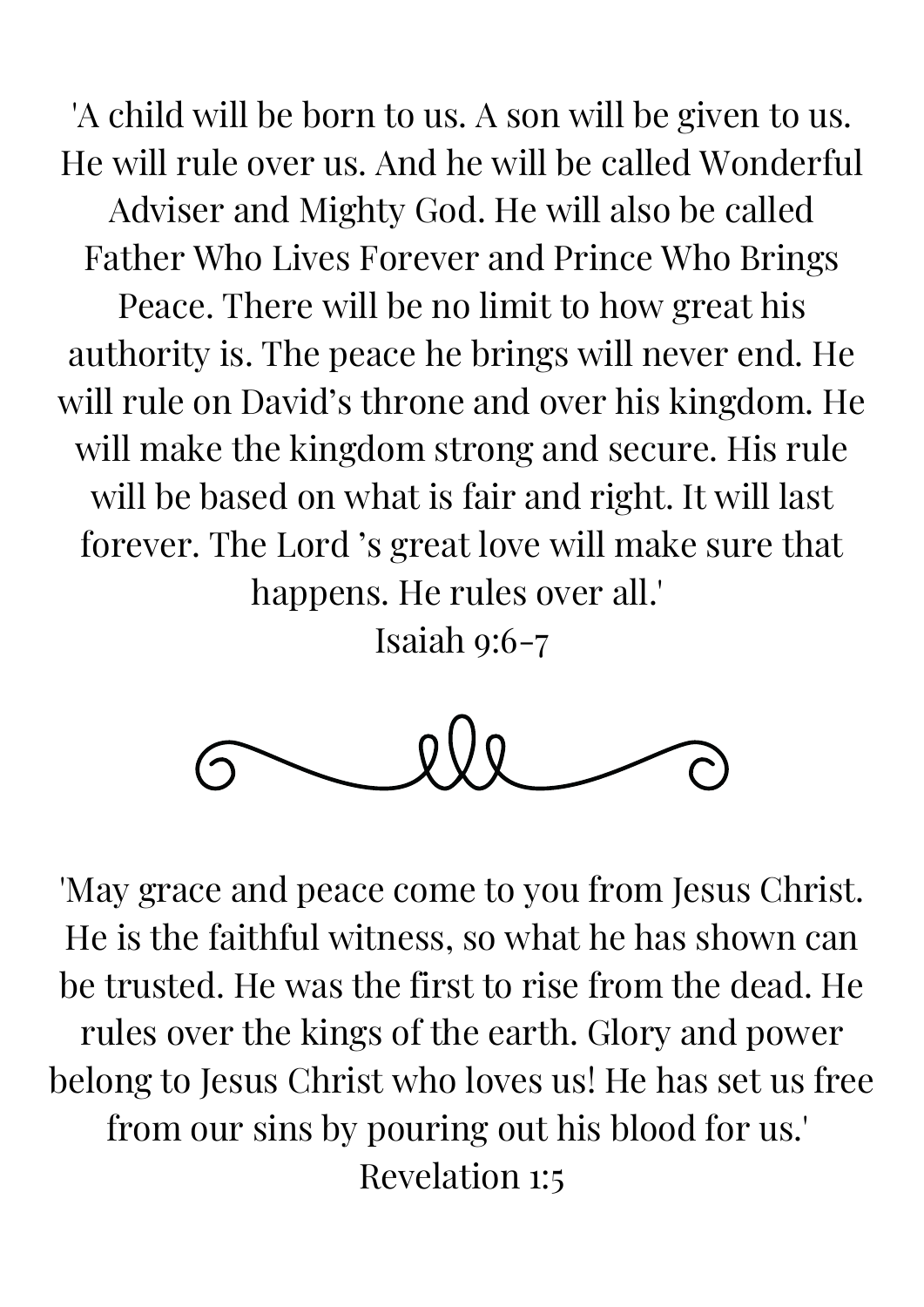"They will make war against the Lamb. But the Lamb will have victory over them. That's because he is the most powerful Lord of all and the greatest King of all. His appointed, chosen and faithful followers will be